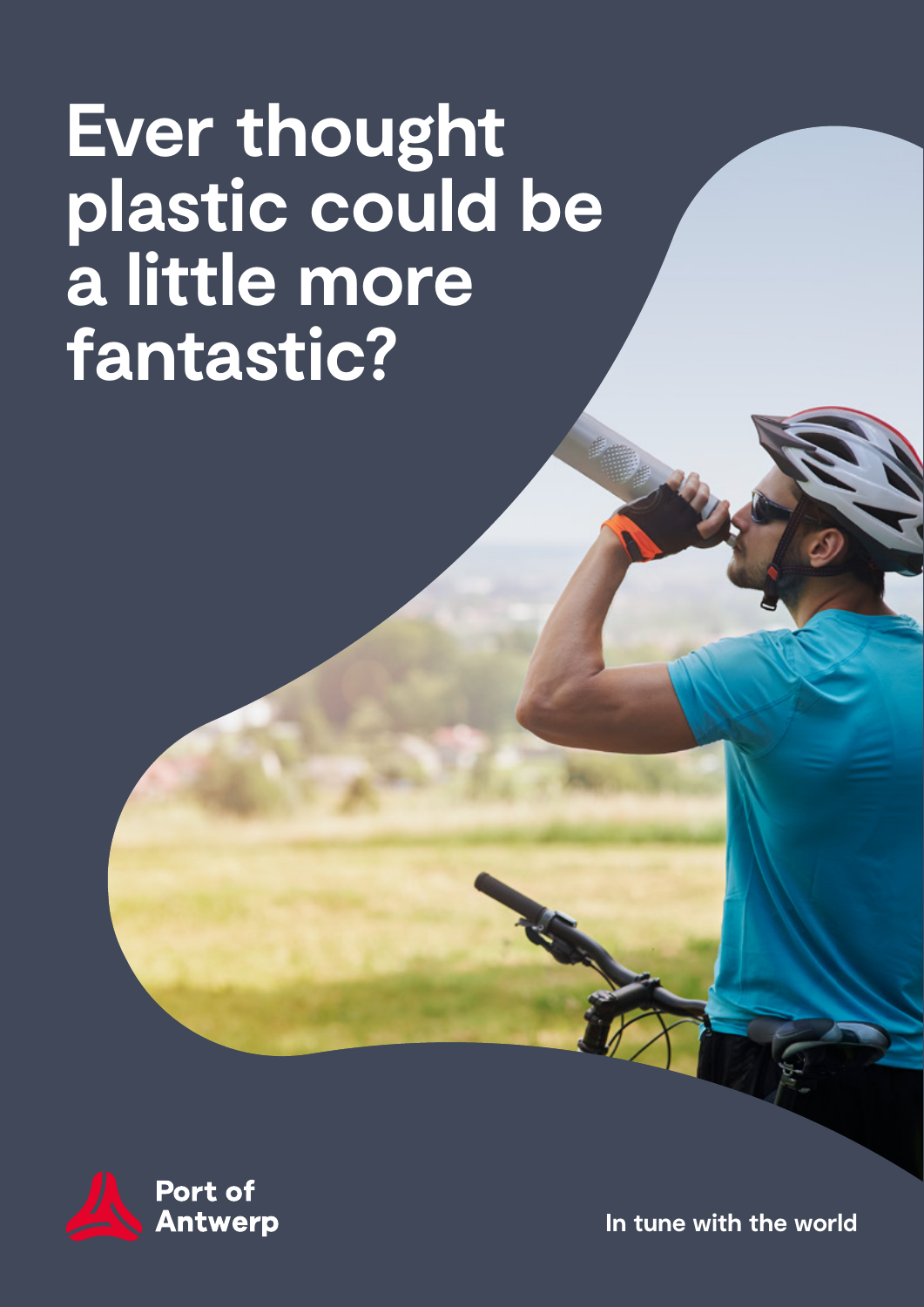#### **Specialised companies at your service**

The maritime containers are emptied at the port of Antwerp and the product is reloaded into the most cost-effective transport size, taking into account payload optimisation per destination and per transport mode. Palletised non-dangerous powders and resins have huge opportunities for cost-effective storage in the port of Antwerp general warehouses. The more than 2,000 silos in the port offer  $750,000$  m<sup>3</sup> of storage capacity. More than 500,000  $m<sup>3</sup>$  of which is available to third parties.

The specialist companies mentioned in this brochure offer specialist equipment to handle bulk and repacking requirements. These companies can also offer higher levels of support, helping their principals to develop relations with customers by increasing flexibility of packaging and transport, thus meeting the needs of new customers or additional applications. Late-stage customisation is possible as well as specific handling of

providers specialised

Antwerp service

#### **Antwerp as a sustainable polymer hub**

Reducing the number of plastic pellets that get lost is not the only subject on which the sector is concentrating. More sustainable production and processing of polymers is also high on the agenda. To achieve this, a consultative platform was recently set up at which the participants exchange best practices for making the plastics sector more sustainable. The participants in this platform are all members of the Zero Pellet Loss project.

#### **Zero Pellet Loss**

Antwerp is the main polymer hub in Europe for production, handling and distribution of plastic pellets. Every year, millions of pellets find their way via Antwerp to other hubs in Europe. Preventing these small plastic pellets getting into the water is a top priority.

Manufacturing industry, logistics operators and the transport sector have put their weight behind **"Operation Clean Sweep©"**, an international programme supported by PlasticsEurope, with the aim of preventing plastic litter materials getting into the marine environment. Antwerp was the first port in Europe to sign up for the programme. The main challenge of this project is to reduce the loss of pellets to the absolute minimum.

In order to prevent pellet loss, various initiatives have been realised by the Antwerp port community. The port authority and the community decided to go even beyond the commitments of the "Operation Clean Sweep" (OCS)programme, and developed "Antwerp OCS Action Plan" to intensify the efforts against pellet loss, entailing actions with regard to worksite equipment, procedures, auditing performances and outreach, as well as cleaning actions. Progress of the Antwerp OCS Action Plan will be reported in the next editions of the Antwerp OCS PoA Activity report.

| Company                   | <b>Website</b>       | Site name             | <b>Container</b><br>tilt station | <b>Big bags</b> | <b>Octabins</b> | <b>Bags</b> |
|---------------------------|----------------------|-----------------------|----------------------------------|-----------------|-----------------|-------------|
| <b>Bertschi</b>           | bertschi.com         | Zomerweg Terminal     |                                  |                 |                 |             |
| De Rijke Group            | derijke.com          | De Rijke Antwerp      |                                  |                 |                 |             |
| <b>Katoen Natie</b>       | katoennatie.com      | Katoen Natie Waasland |                                  |                 |                 |             |
| <b>Katoen Natie</b>       | katoennatie.com      | Werf & Vlas Natie     |                                  |                 |                 |             |
| <b>Katoen Natie</b>       | katoennatie.com      | Valkeniersnatie       |                                  |                 |                 |             |
| <b>Katoen Natie</b>       | katoennatie.com      | Quay 1227             |                                  |                 |                 |             |
| <b>Mexico Natie</b>       | mexiconatie.com      | Terminal 740          |                                  |                 |                 |             |
| Schmidt-Heilbronn         | schmidt-heilbronn.de | Haven 550             |                                  |                 |                 |             |
| <b>Van Moer Logistics</b> | vanmoer.com          | Quay 1793             |                                  |                 |                 |             |
| Van Moer Logistics        | vanmoer.com          | Quay 1054             |                                  |                 |                 |             |





### stations are located in the Antwerp port area.

#### **Main intercontinental trade partners**

European customers expect packaging to be adapted to their needs, making this continent a challenging market to supply. As well as products being delivered to customers in bags on pallets, there is also a very large bulk (silo truck) market between Antwerp, Southern Netherlands, Belgium, Germany and Northern France. Certain customers require specific packaging such as octabins or big bags. The specialist companies mentioned in this brochure can assist you in every step of the way towards your European customer.



### **"Various companies in the port of Antwerp are specialised in handling, storage and repacking of plastic granulates."**